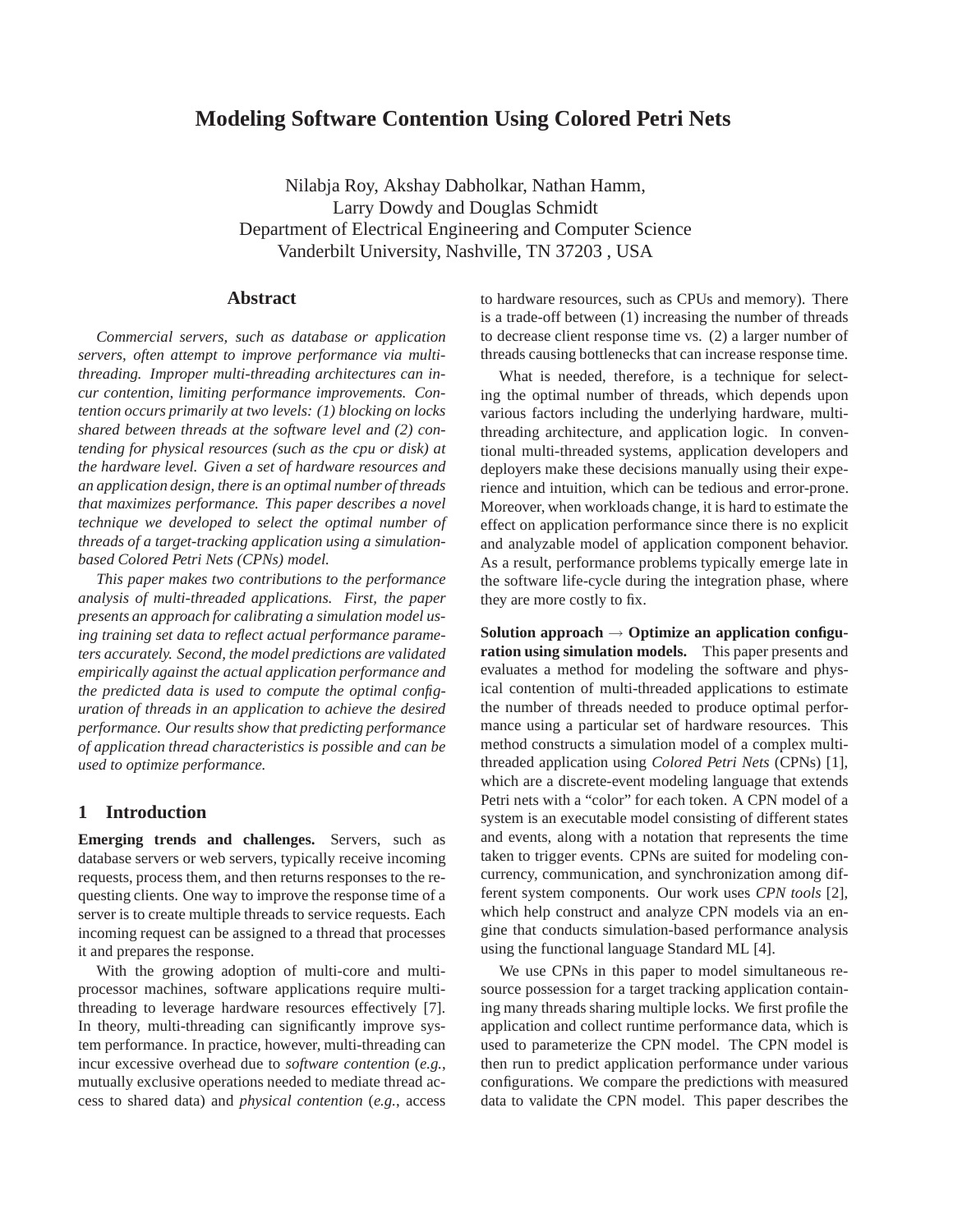challenges we addressed building the CPN model and using it to predict the behavior of our target-tracking application.

# **2 Application Case Study: Target Tracking Simulator**

This section describes the application we created and used as a case study to evaluate our work on performance prediction of multi-threaded applications.

#### **2.1 Overview of the Target Tracker**

Our case study involves a target-tracking simulation application composed of active objects [6], such as target, tracker, and satellites shown in Figure 1. There can be mul-





tiple instances of trackers and satellites; each tracker collects the target's latest location from a satellite. To increase the probability of finding the target, the application must be configured with the right number of trackers and satellites.

Each active object has its own thread and executes methods of its own object, *i.e.*, there is a one-to-one correspondence between an active object and a thread. Every active object executes its application logic as shown in Figure 2. Sometimes an active object interacts with the other active objects to exchange data, *e.g.*, each tracker collects data from the satellite during every period. An active object therefore performs a periodic task that sleeps for a specified length of time, wakes up and performs some work, and goes back to sleep, as shown in Figure 2.

As evident from the Figure 2, each active object has its own control flow and can block contending for shared data with other objects. We define the following active objects in our application case study (shown in Figure 1):

• *Target*, which simulates a target that moves through an area and tries to evade its trackers. Every time it wakes up, it randomly calculates a new direction and velocity and goes to sleep again. While sleeping, it moves in a particular direction with designated velocity. There is one instance of the target in the application.

• *Satellites,* which gather information of the latest position of the target. Within the application, the latest coordinates of the target is placed in a global variable that each satellite reads periodically.



## **Figure 2. Application Logical Flows in the Target Tracking Simulator**

• *Trackers,* which pursue the target by obtaining its latest position via the location objects described below. Each tracker recalculates its new direction and velocity every period depending on the target's latest position. It also checks if it "hits" the target, *i.e.*, if its current position is within some small distance of the target.

• *Tracker location updates,* which are created by trackers for each satellite present in the application. The location objects periodically call on the satellite, obtain the latest position of the target, and update the local database within the tracker. Each pair of satellite and tracker objects are associated with a location active object.

Although the target object does not exhibit any contention with any other object, the other objects contend with each other. As shown in Figure 2, the "Update tracker DB" activity in the tracker flow contends with the "Update Data" activity in the Location flow. Likewise, the "Get new position of target" activity contends with the "Get latest target position" activity on the satellite flow. The blocking time on these locks increases when the number of objects increases which also increases the number of threads.

## **2.2 Case Study Application Goals**

Our case study application is designed to track down the target a maximum number of times. In theory it may appear that the chances of hitting the target grows with an in-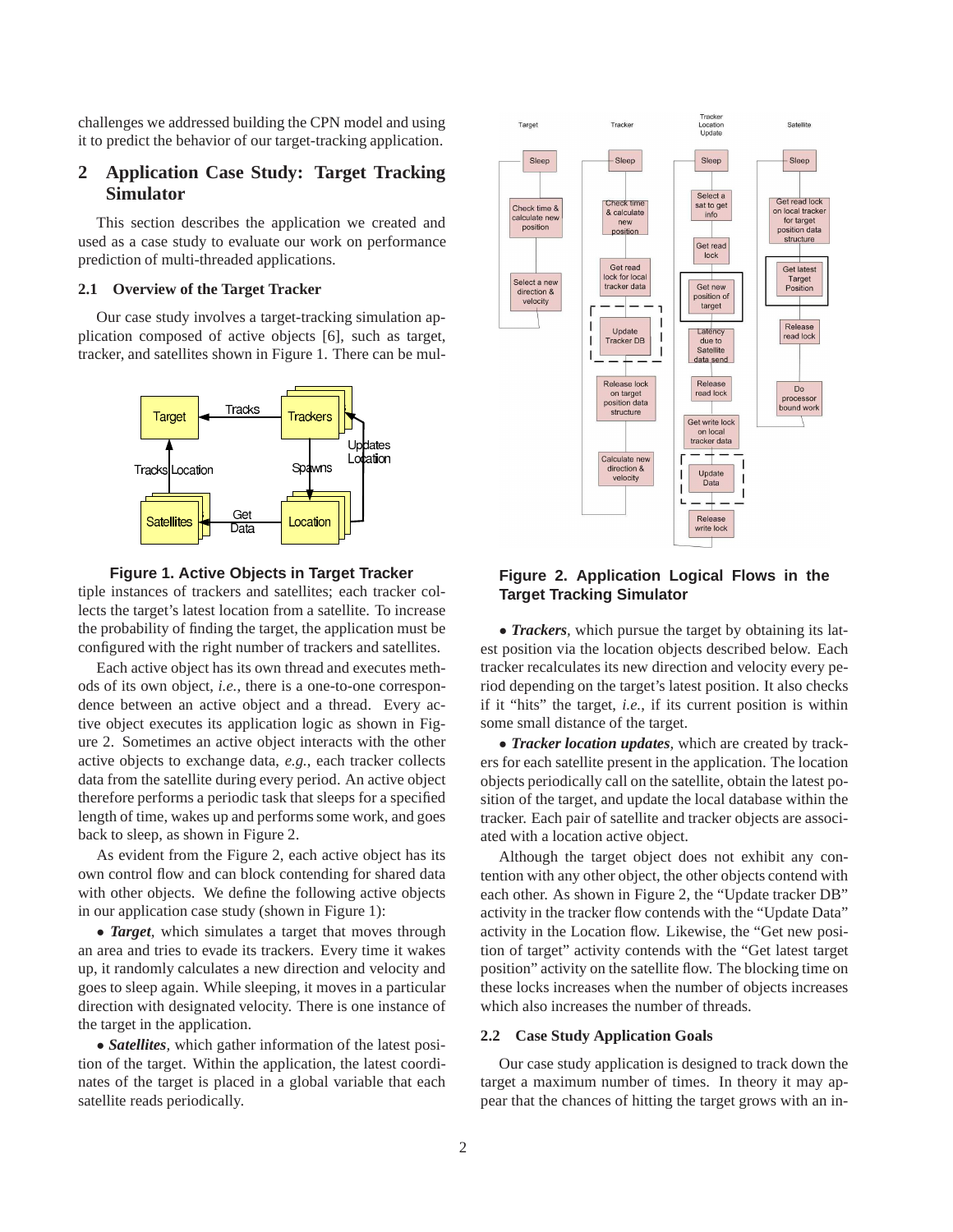creased number of satellites and trackers, though in practice this approach may increase contention, which can decrease tracker and satellite throughput, as well as decrease their effectiveness and increase the time to hit the target. In particular, increasing the number of active objects or threads might improve application performance but it could also degrade performance by increasing bottleneck contention. Application deployers will therefore benefit from a technique that can determine the optimal number of trackers and satellites needed to hit the target in the least amount of time.

#### **2.2.1 Predict Application Performance**

The first goal of our case study is to predict the performance of the target tracker application under configurations that differ in terms of the number of tracker and the satellite objects. The notation we use to depict each configuration is: # of target objects\_# of tracker objects\_# of satellite objects. Thus, a configuration of  $1 \, 2 \, 3$  means that there is 1 target, 2 trackers, and 3 satellites. As mentioned in section 2.1 there is a location object for each pair of tracker/satellite. As a result, the configuration  $1.2.3$  would have  $2x3=6$  location objects, resulting in a total of  $1+2+3+6=12$  objects. Since there is a single thread per active object, this means there are 12 threads in the application for this configuration.

We observe the application until the target performs 500 periods. The target completes one iteration of sleep and computation per period, as shown in Figure 2. The application runs two scenarios: (1) with all locks and (2) with no locks. The latter method is obviously incorrect from a functionality point of view but it quantifies the impact of contention and blocking on performance.

The accuracy of the prediction is not important; the key point is that the relative performance characteristics should be captured by the model, *i.e.*, the performance patterns/ trends should be predicted. For example, the model should tell if the average throughput of the tracker decreases or increases when a particular configuration is changed. The magnitude of the difference is less important.

#### **2.2.2 Extract Optimal Configuration**

We use the performance data predicted by a simulation model of the application to choose the best configuration for the application, where "best" is defined as the greatest likelihood of the trackers hitting the target. To use the model predicted data, we use a utility function that quantifies the chances to hit the target the most number of times by maximizing the following factors:

• **Tracker activity** should maximize  $N_{tr} * \mu_{tr}$ , where  $N_{tr}$  is the number of trackers configured in the application and  $\mu_{tr}$  is the average throughput of each tracker. This expression represents the number of times a tracker activity takes place in unit time, *e.g.*, per second.

• **Location updates** should maximize  $N_{tr} * \mu_{loc}$ , where  $\mu_{loc}$  is the average throughput of the location object for each tracker. This expression represents how frequently the latest position is updated to the tracker.

• **Satellite throughput** should maximize  $N_{sat} * \mu_{sat}$ , where  $N_{sat}$  is the number of satellites configured and  $\mu_{sat}$ is the average throughput of each satellite. This expression represents the number of times the satellite updates the latest location of the target.

The chance of hitting the target with  $N_{tr}$  trackers is expressed by the function  $H(N_{tr})$  and is computed as:

$$
H(N_{tr}) = N_{tr} * (\mu_{tr} + \mu_{loc}) + N_{sat} * \mu_{sat}
$$
 (1)

The configuration that maximizes the value of this function should provide the preferred application setting, which can be computed by predicting tracker, location, and the satellite throughput and using them in the above equation.

## **3 Experiments**

This section discusses how we created a model of the application case study described in Section 2 and validated the model against profiled data.

#### **3.1 Application Profiling**

**Experiment design.** Our application case study is profiled under various thread configurations to collect performance data we use to calibrate and validate the simulation model. The experiments run on a single CPU, Intel Pentium, 1.70 GHz machine with 1 GB RAM. The OS is Windows XP Professional Version 2002 with service pack 2. This application runs until the target completed 500 iterations. The time taken by the target is recorded  $(T_{tq})$ , along with the number of iterations of other objects or threads. After this data is recorded the throughput of satellite and location are measured. The throughput of the satellite is defined as  $N_{sat}/T_{tg}$ , where  $N_{sat}$  is the number of iterations of a satellite. Likewise, the throughput of the location is  $N_{loc}/T_{tg}$ , where  $N_{loc}$  is the number of location iterations.

To capture the throughput and response time of different threads, we profiled the activities of their associated active objects. Application methods of the target object were instrumented to include timestamp recording. We also inserted instrumentation code into the satellite and tracker objects to count the number of iterations.

**Experiment results.** After inserting the instrumentation code, we ran our application case study for 13 different thread configurations and collected the profiled data. The results are shown in Table 1. Each row of the Table 1 contains the data recorded for a single configuration.

**Analysis of results.** The results in Table 1 show variability which is non-intuitive. For example, the data for the configuration  $1_0_1$  (with 1 target and 1 satellite) in the table shows a throughput of 3.70 iterations/sec for the satellite active object, whereas the throughput of the satellite active object in configuration 1 0 2 (*i.e.*, with 1 target and 2 satellites) is 3.85 iterations/sec. The throughput for satellite ob-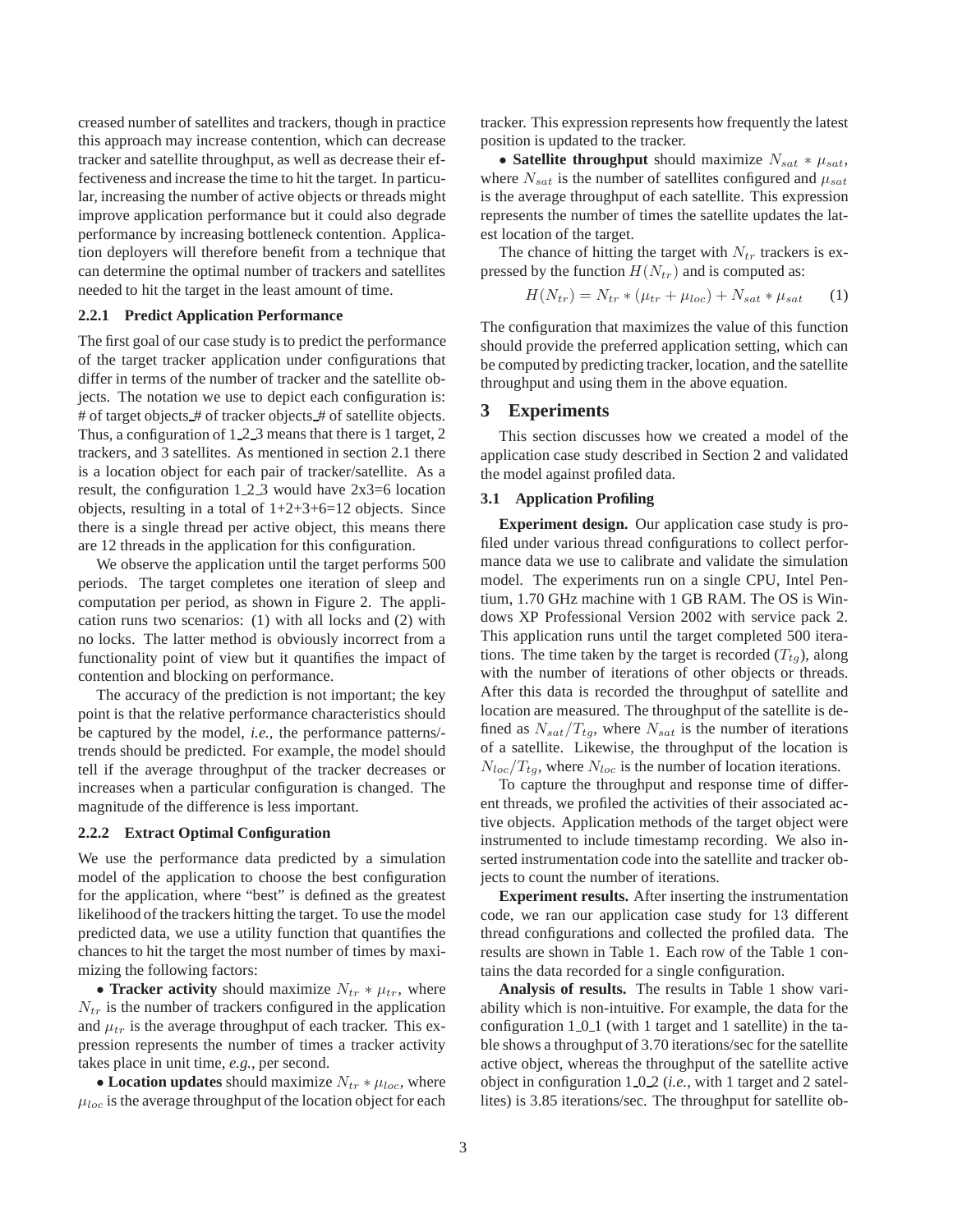| With Mutex  |        |           |          | Without Mutex |        |           |          |          |
|-------------|--------|-----------|----------|---------------|--------|-----------|----------|----------|
| Config      | Target | Satellite | Tracker  | Location      | Target | Satellite | Tracker  | Location |
|             | run    | Through-  | through- | Through-      | run    | Through-  | Through- | Through- |
|             | time   | put       | put      | put           | time   | put       | put      | put      |
|             | (secs) | (peri-    | (peri-   | (peri-        | (secs) | (peri-    | (peri-   | (peri-   |
|             |        | ods/sec)  | ods/sec) | ods/sec)      |        | ods/sec)  | ods/sec) | ods/sec) |
| 1.0.0       | 140    |           |          |               | 140    |           |          |          |
| $1 - 0 - 1$ | 135    | 3.706     |          |               | 135    | 3.71      |          |          |
| 1.0.2       | 130    | 3.85      |          | ۰             | 130    | 3.84      |          |          |
| 1,0.3       | 135    | 3.7       |          |               | 135    | 3.7       |          |          |
| $1 - 1 - 1$ | 138    | 2.12      | 65.89    | 2.69          | 139.2  | 3.58      | 61.89    | 3.01     |
| 1, 2, 1     | 137    | 1.29      | 67.85    | 1.44          | 135.3  | 3.68      | 29.5     | 3.12     |
| $1 - 3 - 1$ | 138    | 0.91      | 68.79    | 0.99          | 131.77 | 3.79      | 18.54    | 3.19     |
| $1 - 1 - 2$ | 144    | 2.15      | 51.43    | 2.62          | 131.74 | 3.78      | 54.31    | 3.18     |
| 1.2.2       | 144    | 1.26      | 54.49    | 1.39          | 130.7  | 3.81      | 23.32    | 3.17     |
| $1 - 3 - 2$ | 145    | 0.89      | 55.92    | 0.95          | 153.2  | 3.24      | 9.61     | 2.68     |
| $1 - 1 - 3$ | 144    | 2.18      | 42.96    | 2.7           | 132.6  | 3.76      | 44.64    | 3.10     |
| 123         | 145    | 1.28      | 47.20    | 1.42          | 170.39 | 2.94      | 10.73    | 2.43     |
| 133         | 145    | 0.91      | 48.95    | 0.97          | 212.5  | 2.37      | 4.24     | 1.91     |

**Table 1. Profiled Data from the Application**

jects therefore increases as the number of satellites increase. When the number of satellites increases to 3, however, the throughput decreases since CPU utilization increases due to higher contention.

Such effects can also be seen from the response time of the target in Table 1. For example, when the target active object runs on its own  $(1.0.0)$  the time taken to complete 500 iterations is 140 secs, where when a satellite active object runs concurrently with it  $(1_0_1)$  the time reduces to 135 secs. This variability arises either from cache effects or operating system jitter. Caching could cause this difference since the target and the satellite active objects perform similar arithmetic computations, so as the number of satellite objects increase the cache effects become apparent until the CPU utilization reaches a certain threshold, after which the response time starts to increase.

We did not use any real time scheduling in our experiments so fluctuations in performance could also arise from OS jitter. Petrini et al [5] and Kramer et al [3] show how OS jitter can cause variability in performance. For simplicity, we will use the term "cache effects" or "OS jitter" to refer to such variability in the paper.

#### **3.2 Colored Petri Net Model Construction**

We now explain the simulation model of the application case study using Colored Petri Nets (CPNs). Figure 3 shows a screenshot of the CPN tool and our application modeled using CPN. The four aspects of the application that are part of the system modeling process include (1) *modeling application flow*, which models the logic of each object similar to the workflows shown in Figure 1, (2) *modeling lock contention*, which models the waiting and acquiring on the software locks, *i.e.*, process scoped mutexes, also known on Windows as "critical sections," (3) *modeling resource access*, which models the concurrent access of the physical resources by each thread, and (4) *modeling cache effects/OS jitters*, which models the variability in computation time due to simultaneous threads performing similar work on the CPU. Below, we elaborate on the modeling of these four aspects.



**Figure 3. CPN Model of Application Case Study**

#### **3.2.1 Modeling Application Flows**

Colored Petri nets model application flows via *places*, *transitions*, and *tokens*. Each transition moves tokens from the input places to the output places. The placement of a token in a place indicates the location of control within the application thread.

Figure 4 shows the application flow of the thread in the active object. In this figure places are connected through



# **Figure 4. A CPN Model of Target's Active Object Thread**

transitions. Whenever the input places has a token, the connected transition can fire and move the token. Control therefore moves from each place to the next corresponding to the workflow shown in Figure 1.

Figure 4 shows how sleep is used to implement a delay that simulates the interval where the task fires. Transition firing times of the second and third transitions model physical device access, which is the CPU in this case. As seen in the figure, when the device access is completed control flows back to the starting position.

#### **3.2.2 Modeling Lock Contention**

Colored Petri nets can also model contentions. For example, Figure 5 shows a portion of a CPN model where the threads in the satellite and location active objects contend for a shared lock. The place named "lock" represents the software lock, which is available if a token is present in that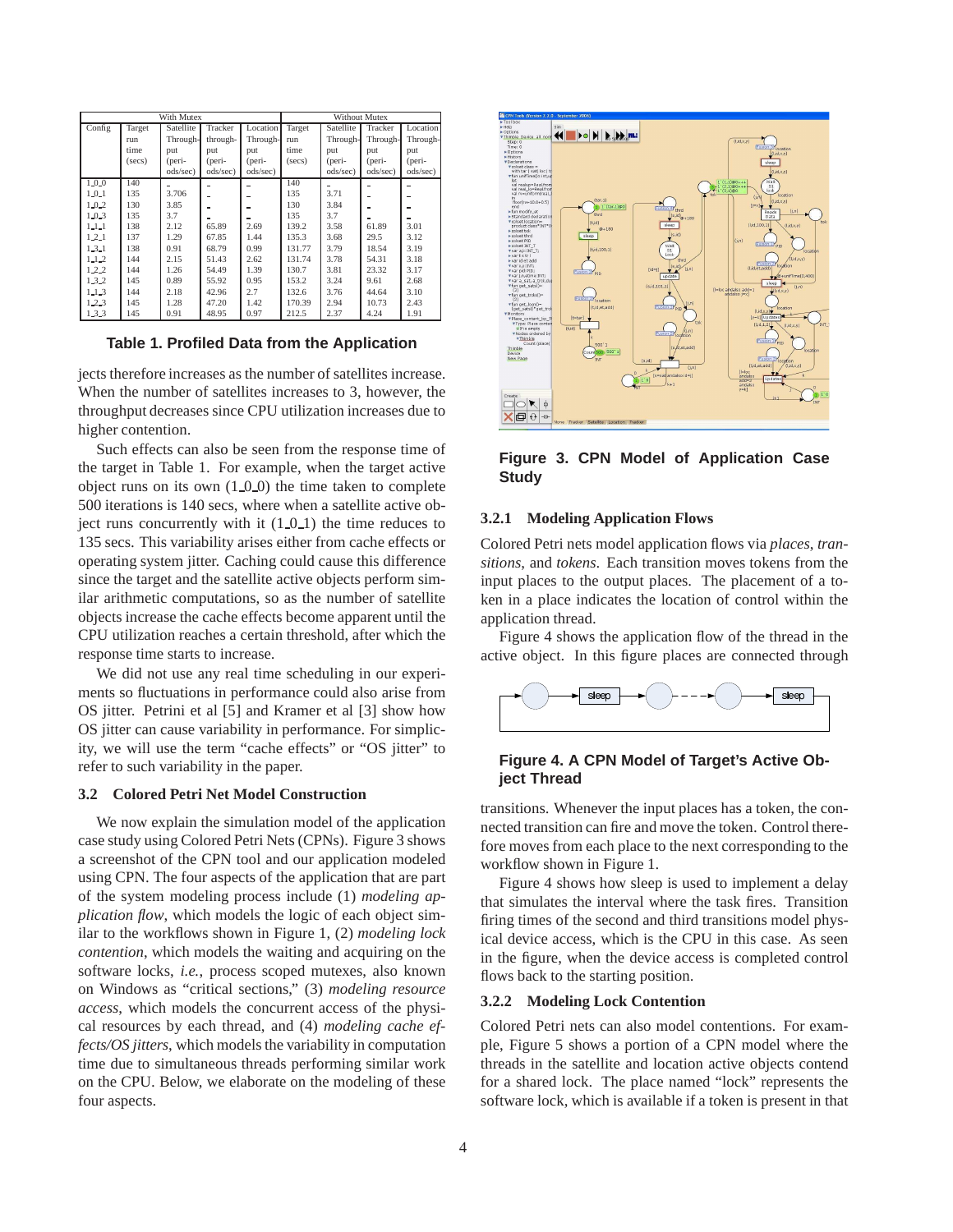

**Figure 5. Contention Model for Software Lock**

place. The places in the thread flow named "Wait on lock" model the thread waiting on the lock. If the token is available, the transition on a single thread is executed and the token moves out of the place "lock," which causes the other thread to block until the token again becomes available.

## **3.2.3 Modeling Resource Access**

CPNs can model resources (such as the CPU) similarly to locks. Multiple objects contend for the CPU, but only one thread at a time can access it. A place is therefore created in the model to represent the CPU and every object has a connection to it.

Since the CPU is accessed by all threads, the model becomes visually cluttered. A feature of hierarchical nets of the CPN tool can be used, however, to move the place representing the CPU to a different page of the CPN model. It is then referred from every flow. The broken arrows connecting the two places shown in the Figure 4 represent the underlying contention for the CPU. Figure 6 shows the model of the CPU.





## **3.2.4 Modeling Cache Effects/OS Jitters**

Cache effects/OS jitters were observed during profiling, as discussed in Section 3.1. These effects should be incorporated within the CPN model so the model predicted performance data is as close to the actual values as possible. Figure 7 gives an empirical formula that is implemented within the place representing the CPU. This formula calibrates the execution time of a thread running on the CPU. The formula decreases the execution time of a thread as the inter-arrival time between threads decreases.

The 'tint' variable in the formula represents the current inter-arrival time. If 'tint' is less than 180 the execution time is modified to 94% of the original. In the extreme, if it is



**Figure 7. The Formula for Cache Effects**

less than 35, the execution time is modified to 40% of the original. The percentage numbers above were computed by calibrating the CPN model via repeatedly running it with the data from configurations  $1.0.0$ ,  $1.0.1$ ,  $1.0.2$ ,  $1.0.3$  in Table 1. The various percentage values were tweaked multiple times until the response time of the target thread in the model converged to the empirical data.

#### **3.3 Calibrating the Model**

The techniques described in Section 3.2 helped implement the CPN model of the application. We now describe how the CPN model is calibrated using the profile data gathered as described in Section 3.1. Some of the profile data are used as a training set to tune the model parameter; the rest of the data are used to validate the model. The data for the configurations  $1 \t0 \t0$ ,  $1 \t0 \t1$ ,  $1 \t0 \t2$ ,  $1 \t0 \t3$  in Table 1 are used to train the model. These timing data were used to tune the formula to model the caching shown in Figure 7. The model is repeatedly run with the different configurations and the various percentage values in the formula is tweaked multiple times to converge to the above values shown in Figure 7.

Once the model is properly calibrated, it is run for the remaining configurations. For each configuration, the response time of the target thread and the throughput of the satellites and the location threads are calculated. Table 2 gives the resulting model prediction data,

| With Mutex  |        |           |          | <b>Without Mutex</b> |        |           |          |          |
|-------------|--------|-----------|----------|----------------------|--------|-----------|----------|----------|
| Config      | Target | Satellite | Tracker  | Location             | Target | Satellite | Tracker  | Location |
|             | run    | Through-  | Through- | Through-             | run    | Through-  | Through- | Through- |
|             | time   | put       | put      | put                  | time   | put       | put      | put      |
|             | (secs) | (peri-    | (peri-   | (peri-               | (secs) | (peri-    |          | (peri-   |
|             |        | ods/sec)  | ods/sec) | ods/sec)             |        | ods/sec)  |          | ods/sec) |
| 100         | 140    |           |          | -                    | 140    |           |          |          |
| 1.0.1       | 135    | 3.69      |          |                      | 135    | 3.70      |          |          |
| $1 - 0 - 2$ | 130    | 3.83      |          | -                    | 130    | 3.85      | -        |          |
| 1,0,3       | 135    | 3.69      |          |                      | 135    | 3.69      |          |          |
| $1 - 1 - 1$ | 132    | 3.59      | 73.12    | 2.77                 | 130    | 3.83      | 51.22    | 3.26     |
| $1 - 2 - 1$ | 132    | 3.69      | 77.41    | 1.54                 | 135    | 3.70      | 25.67    | 3.16     |
| $1 - 3 - 1$ | 132    | 3.79      | 76.74    | 1.02                 | 144    | 3.49      | 11.06    | 2.87     |
| $1 - 1 - 2$ | 143    | 3.78      | 30.58    | 2.25                 | 143    | 3.48      | 8.30     | 2.89     |
| $1 - 2 - 2$ | 144    | 3.81      | 38.49    | 1.35                 | 170    | 2.96      | 4.94     | 2.18     |
| 132         | 144    | 3.24      | 39.49    | 0.92                 | 191    | 2.57      | 4.05     | 1.66     |
| $1 - 1 - 3$ | 153    | 3.76      | 7.19     | 1.54                 | 170    | 2.94      | 4.62     | 2.05     |
| $1 - 2 - 3$ | 162    | 2.94      | 13.10    | 1.12                 | 209    | 2.37      | 3.39     | 1.26     |
| 133         | 162    | 2.37      | 13.79    | 0.79                 | 237.77 | 1.99      | 2.79     | 0.95     |

**Table 2. Model Predicted Data**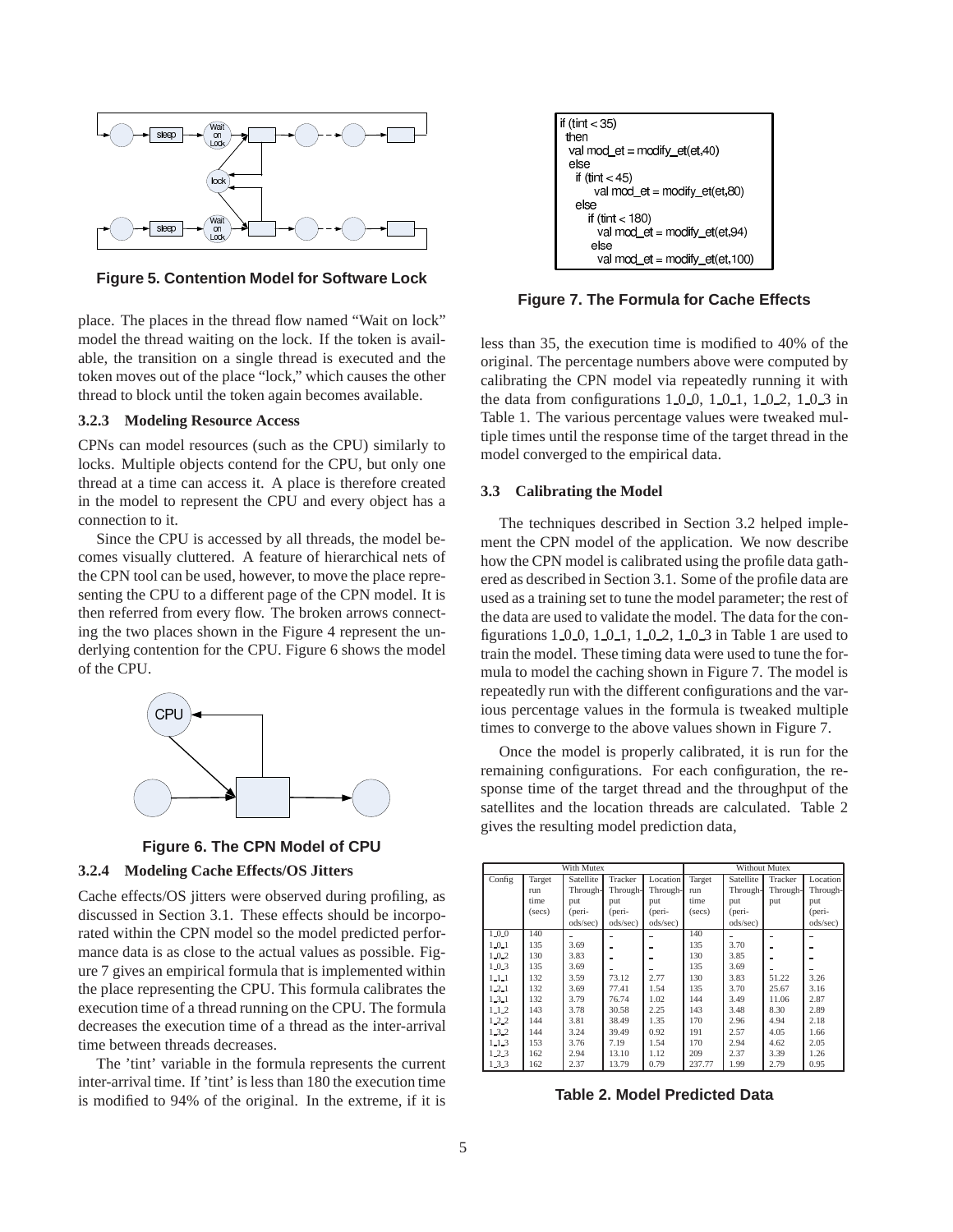#### **3.4 Model Validation**

We now compare the results from profiling the application (Section 3.1) with the model prediction results (Section 3.2). These results are explained from the perspective of two conflicting factors: (1) the CPU hardware resource bottleneck and (2) the software lock contention due to shared data accessed by various threads. Results are presented with different thread configurations on the x-axis and the runtime performance metric on the y-axis.

#### **3.4.1 Target Thread Response Time**

Figure 8 shows that the response time of the thread in the target active object remains nearly constant as the number of objects are varied in the application case study. This result



## **Figure 8. Response Time of Target Thread with Locks**

occurs for two reasons (1) the target does not contend with other objects, so it does not face any extra blocking as the number of other objects increases and (2) as the number of objects increases, the threads in these objects block each other due to software locks, which keeps the CPU relatively free so the target thread can use the CPU when needed.

This result seems non-intuitive since the underlying hardware is a single CPU machine. It seems reasonable that increasing the number of threads in an application running on a single CPU should increase the overhead and reduce the performance of each thread. The results in Figure 8, however, show how the performance of a thread that uses no software locks will increase when more threads that *do* use locks are added to the application.

#### **3.4.2 Throughput of Satellite and Tracker**

Figure 9 shows the satellite thread behavior with locks in the system. Each set of three configurations in this graph (*e.g.*, data for configuration  $1 \text{--} 1 \text{--} 2$ ,  $1 \text{--} 2 \text{--} 2$  and  $1 \text{--} 3 \text{--} 2$ ) should be considered together. Between the former configurations the number of location threads are increased, which increases contention and decreases throughput since the threads now spend more time blocked on the locks. The location thread also exhibits a similar trend as the satellite data, as shown



**Figure 9. Throughput of Satellite Thread with Locks**



## **Figure 10. Throughput of Location Thread with Locks**

Tracker throughput is shown in Figure 11. The error percent in model data is larger compared to other data, but the general trend of the application behavior is captured. For example, in each set of three successive readings with one satellite  $(1 \ 1 \ 1, 1 \ 2 \ 1$  and  $1 \ 3 \ 1)$ , two satellites  $(1 \ 1 \ 2, 1)$ 1 2 2 and 1 3 2), and three satellites (1 1 3, 1 2 3 and 1 3 3) the throughput increases as the number of trackers increase. This application behavior trend helps identify the optimal thread configuration. The accuracy of the prediction is less important since we are only interested in determining if a configuration is better than another, not how much better they are.

#### **3.4.3 Performance Metrics with the Locks Removed**

For this experiment we removed all the locks in the application, which clearly compromised its behavior since shared data could be corrupted due to simultaneous modifications by multiple threads. We removed the locks, however, to compare the performance of each thread and show the impact of using locks in the system. We also modified the CPN model and used it to predict the performance of the system. The model predicted data is shown along with the measured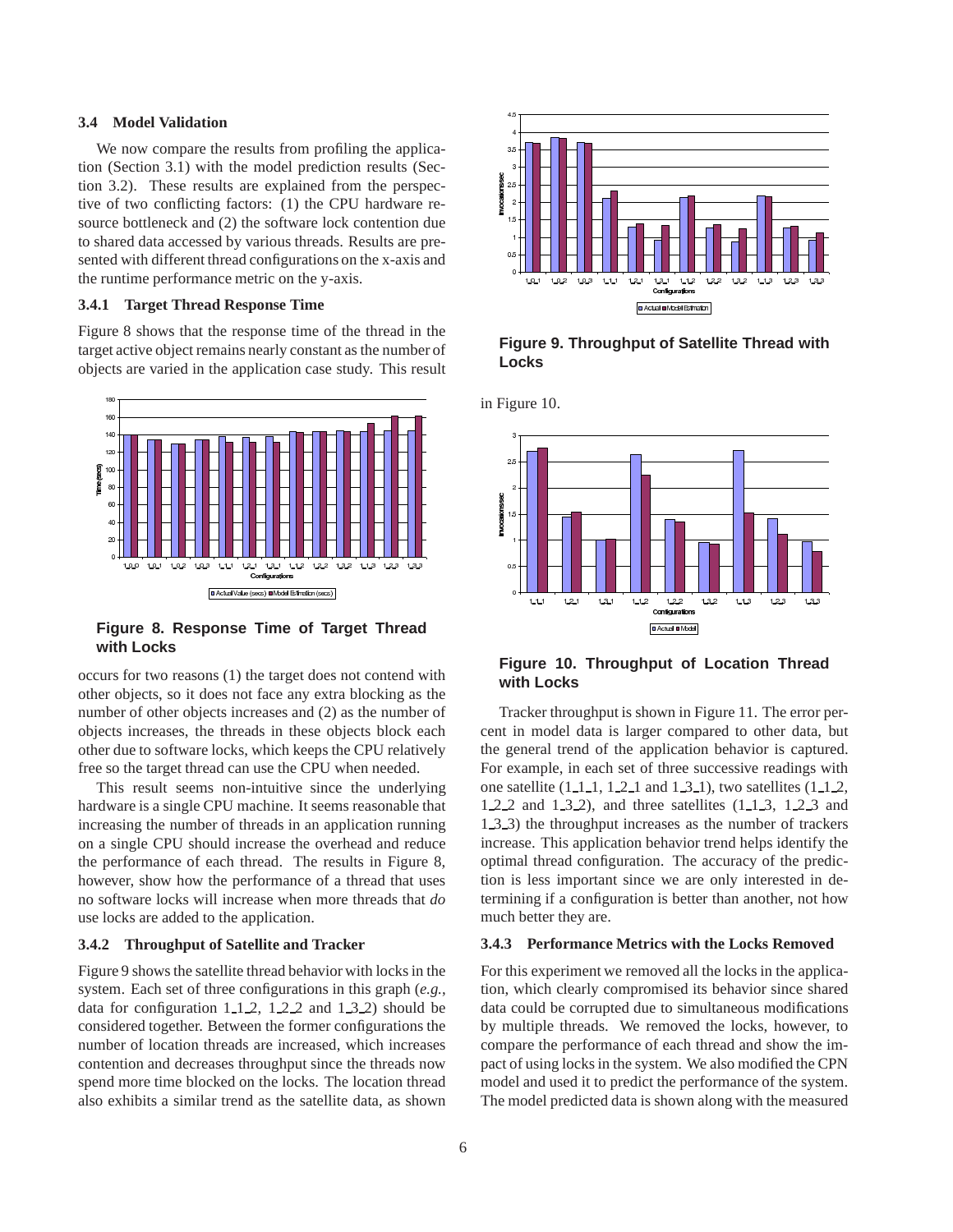

**Figure 11. Throughput of Tracker Thread with Locks**





**Figure 12. Throughput of Location Thread without Locks**

Figure 13 shows the target thread response time, which increased as the number of objects increased. In this case, when the number of other objects increased they do not block each other and directly contend for the CPU, which increases the waiting time of the target at the CPU and its response time. Figure 14 shows the behavior of the satellite thread when there are no locks in the system. When the data in Figure 14 is compared with Figure 9, it is clear that throughput degrades less as the number of threads or objects increase due to the fact that there are no bottleneck due to locks. Nevertheless, the throughput still goes down due to the increased CPU contention.

## **3.4.4 Model Prediction**

Although the CPN model accurately predicted the underlying trend in application behavior in the experiments described above there were errors in the model prediction. Some specific points have inconsistencies, *e.g.*, configuration 1 1 3 seems to indicate problems since the throughput of tracker and location predicted by the CPN model is much less than the actual value. Figures 11, 10 and 12 show that the model prediction differs significantly from the ac-



**Figure 13. Response Time of Target Thread without Locks**



**Figure 14. Throughput of Satellite Thread without Locks**

tual data. Potential reasons for these differences include (1) there is increased OS activity due to context switching or other activities that increase the throughput of the thread and/or (2) some form of cache effects cause this behavior. Overall, however, the CPN model mimics the application behavior, so developers and deployer can use these models to estimate application behavior accurately.

## **4 Application Configuration**

This section demonstrates how the performance data predicted by the model can be leveraged to optimize application thread configurations. In particular, our case study used the results presented in Table 2 to find the optimal thread configuration. To verify the decision made using the model, we profiled the application and calculated the number of hits made by the trackers for each configuration.

We first used Equation(1) from Section 2 to compute the hit chance value for each configuration, as shown in Table 3. The average throughput values of tracker and satellite are used from the model predicted data in Table 2. Table 3 shows configuration  $1_3_1$  maximizes the trackers hitting the target, as explained in Section 2, so this configuration should thus be optimal. To verify whether this configuration is optimal, the running application was then profiled